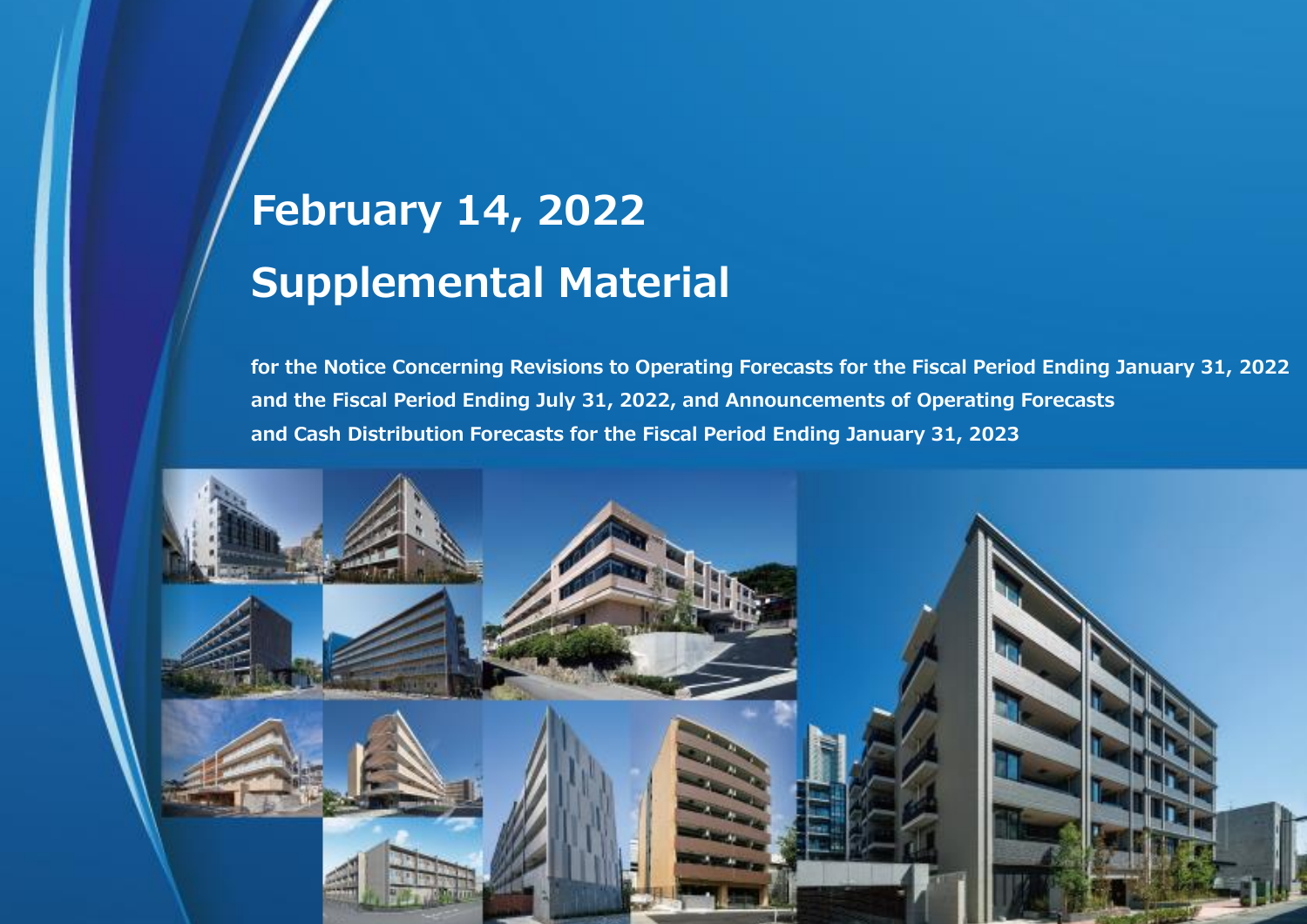# DPU growth – DPU excluding one-time factors (stabilized DPU) –

- DPU excluding one-time factors <sup>(Note 1)</sup> (stabilized DPU) is expected to increase by 2.6% through accretive acquisition, continuous internal growth and financial improvement.
- The Public Offering will reduce temporarily raised LTV ratio (Note 2) due to the acquisition prior to the Public Offering, thus resulting in LTV ratio around lower limit of KDR's target range (50-55%)



1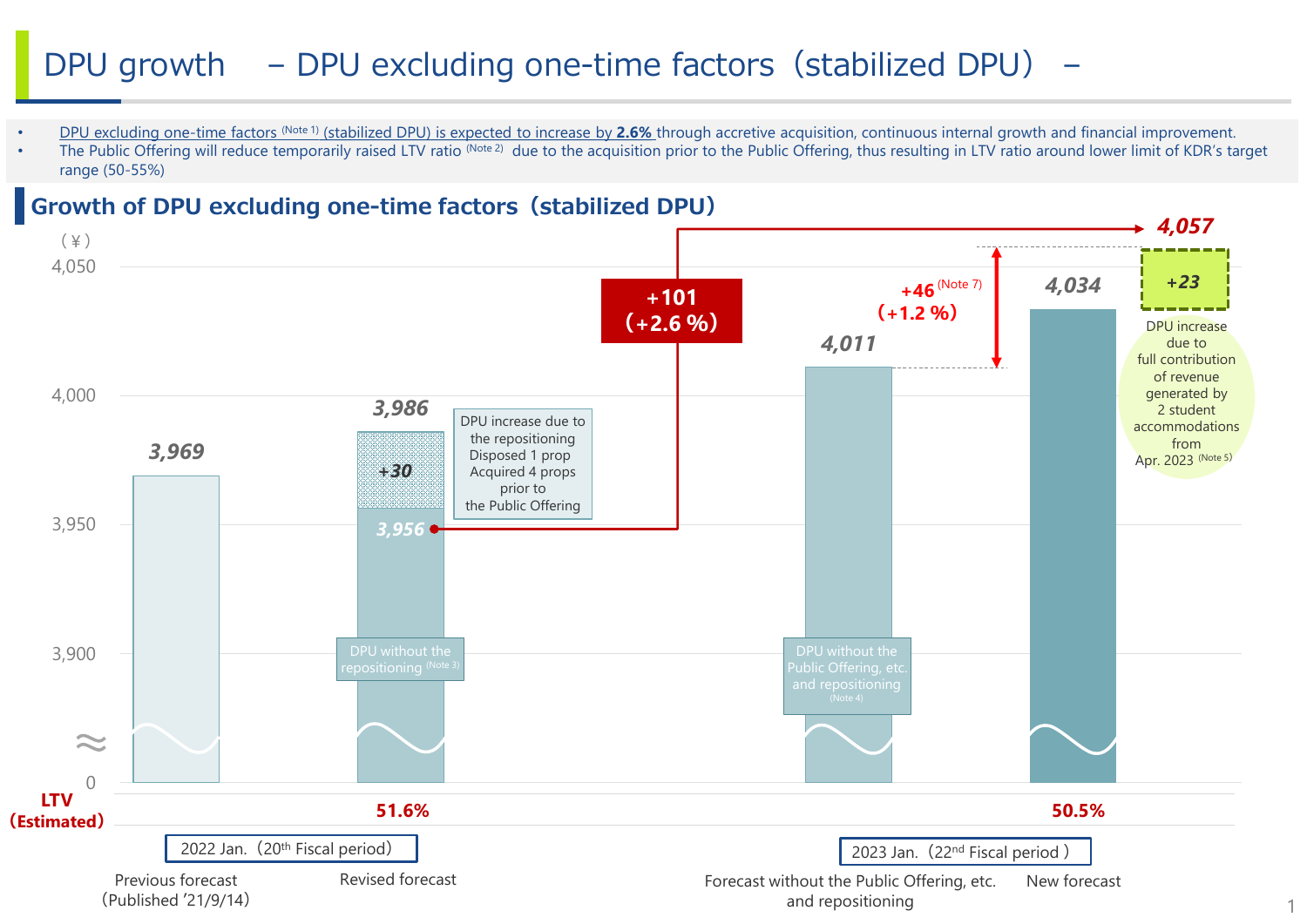# Distribution management – DPU –

- Has maintained stable level of DPU distributing internal reserves and proceeds from disposition to improve portfolio' quality
- Revised upward the lower limit of DPU from the 22<sup>nd</sup> fiscal period ending Jan. 2023, based on the growth in stabilized DPU due to the public offering
- Aims the steady growth in stabilized DPU to achieve the mid-term goal of ¥4,300 (Note 6), delivering internal reserves of ¥2,144 mil (as of the end of Jan. 2022, estimated)

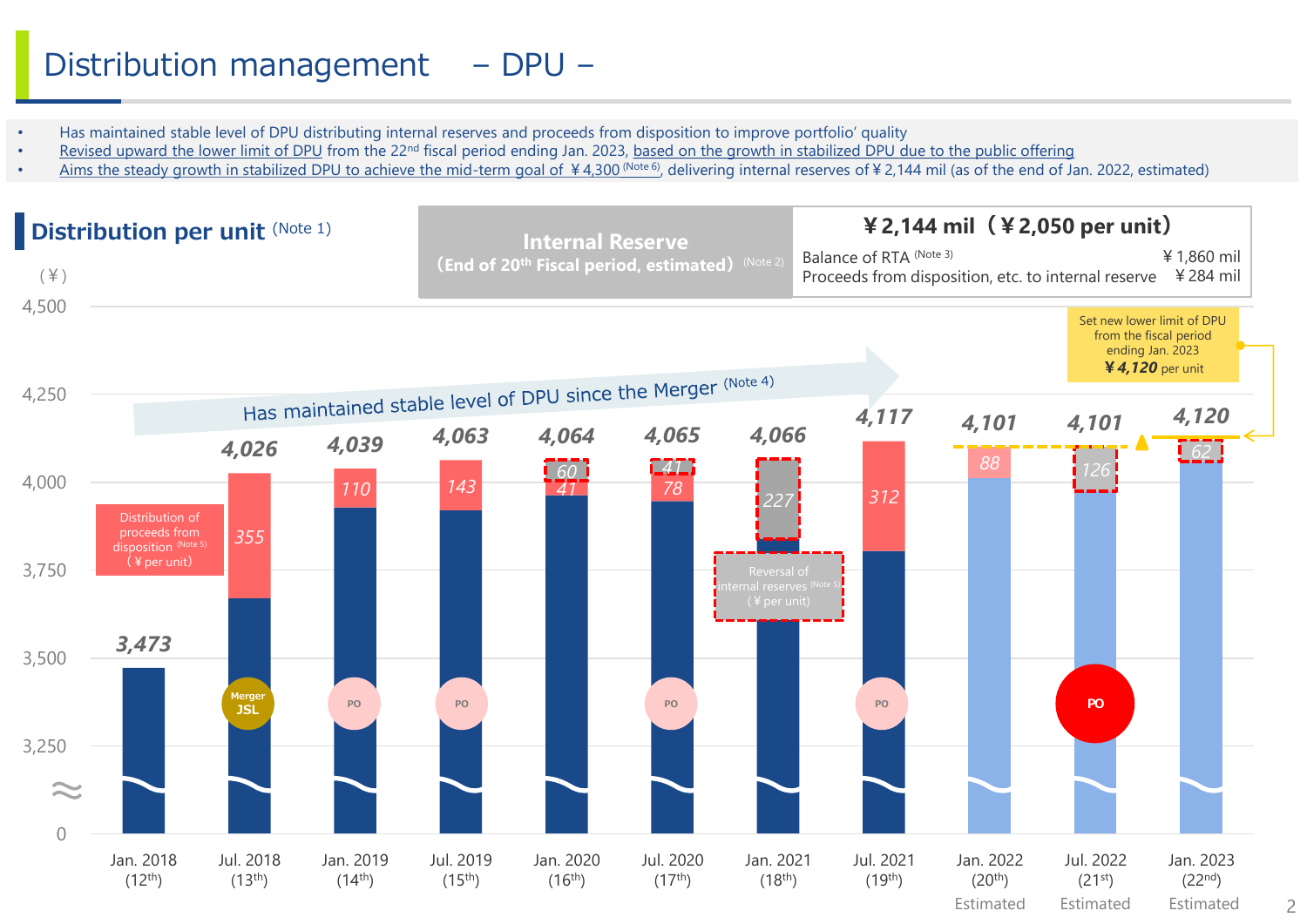$\leq$  Points of consideration for forecast distribution per unit $>$ 

- For the fiscal period ending January 31, 2022 (20<sup>th</sup> fiscal period), calculations assume that the total units issued as of the end of the fiscal period is 995,883 units.
- For the fiscal period ending July 31, 2022 (21<sup>st</sup> fiscal period) and thereafter, calculation assume that all of the number of investment units planned to be newly issued by the issuance of new investment units (47,500 units) through public offering (the "Public Offering") and by way of issuance of new investment units (maximum: 2,375 units) through third-party allotment in connection with the secondary offering by over-allotment (collectively with the Public Offering, the "Public Offering, etc.") will be issued.
- Distribution per unit for the fiscal period ending January 31, 2022 (20<sup>th</sup> fiscal period) and thereafter are estimates as of the date of this supplemental material. Kenedix Residential Next Investment Corporation ("KDR") makes no guarantee that these funds will be distributed to unitholders

# **page. 1**

# (Note 1)

"DPU excluding one-time factors" = DPU forecast – Contribution amounts (forecast) from gains on property sales (after deducting the increase in Asset Management Fee II attributable to the gain on sale) used for distributions (forecast) – Contribution amounts (forecast) due to the effect of property, city planning and other taxes and other one-time factors (defined in Note 6) – Appropriation of reversal of internal reserves (forecast). For points of consideration regarding the forecast distribution per unit, please see "Points of consideration for forecast distribution per unit" above

# (Note 2)

The "LTV" ratio is total interest-bearing liabilities (loans and investment corporation bonds) divided by total assets. The estimate of the LTV for the 20<sup>th</sup> and the 22<sup>nd</sup> fiscal period was calculated using the following method.

### LTV on January 31, 2022 (end of 20<sup>th</sup> fiscal period)

: The total of interest-bearing liabilities at the end of the 19<sup>th</sup> fiscal period (July 31, 2021) and changes in interest-bearing liabilities from August 1, 2021 to January 31, 2022 (¥8,900mil) divided by the total of KDR's total assets at the end of the 19<sup>th</sup> fiscal period (July 31, 2021) and changes in interest-bearing liabilities from August 1, 2021 to January 31, 2022.

# LTV on January 31, 2023 (end of 22<sup>nd</sup> fiscal period)

: The sum of interest-bearing liabilities at the end of the 19<sup>th</sup> fiscal period (July 31, 2021), changes in interest-bearing liabilities from August 1, 2021 to January 31, 2022 (¥8,900mil) and new debt planned from April 2022 to June 2022 ("planned new debt", ¥2,900mil) (such changes and the planned new debt are collectively referred to as "changes in interest-bearing liabilities since 20<sup>th</sup> fiscal period") divided by the sum of KDR's total assets at the end of the 19<sup>th</sup> fiscal period (July 31, 2021), the changes in interest-bearing liabilities since 20<sup>th</sup> fiscal period, and the estimated total value of units plan to be issued by the Public Offering, etc. (¥ 9,420mil)

# (Note 3)

DPU without the repositioning = DPU forecast for the fiscal period ending January 31, 2022 (20<sup>th</sup> fiscal period), assuming that no properties are acquired or disposed since September 2021 following the acquisition of properties in connection with the previous public offering conducted in February 2021, and assuming the borrowings to acquire properties are not implemented – Contribution amounts (forecast) due to the effect of property, city planning and other taxes and other one-time factors – Appropriation of reversal of internal reserves (forecast)

# (Note 4)

DPU without the Public Offering, etc. and repositioning = DPU forecast for the fiscal period ending January 31, 2023 (22<sup>nd</sup> fiscal period), assuming that no properties are acquired or disposed since September 2021 following the acquisition of properties in connection with the previous public offering conducted in February 2021, and assuming that the Public Offering, etc. and the borrowings to acquire properties including the planned borrowings are not implemented – Contribution amounts (forecast) due to the effect of property, city planning and other taxes and other one-time factors – Appropriation of reversal of internal reserves (forecast)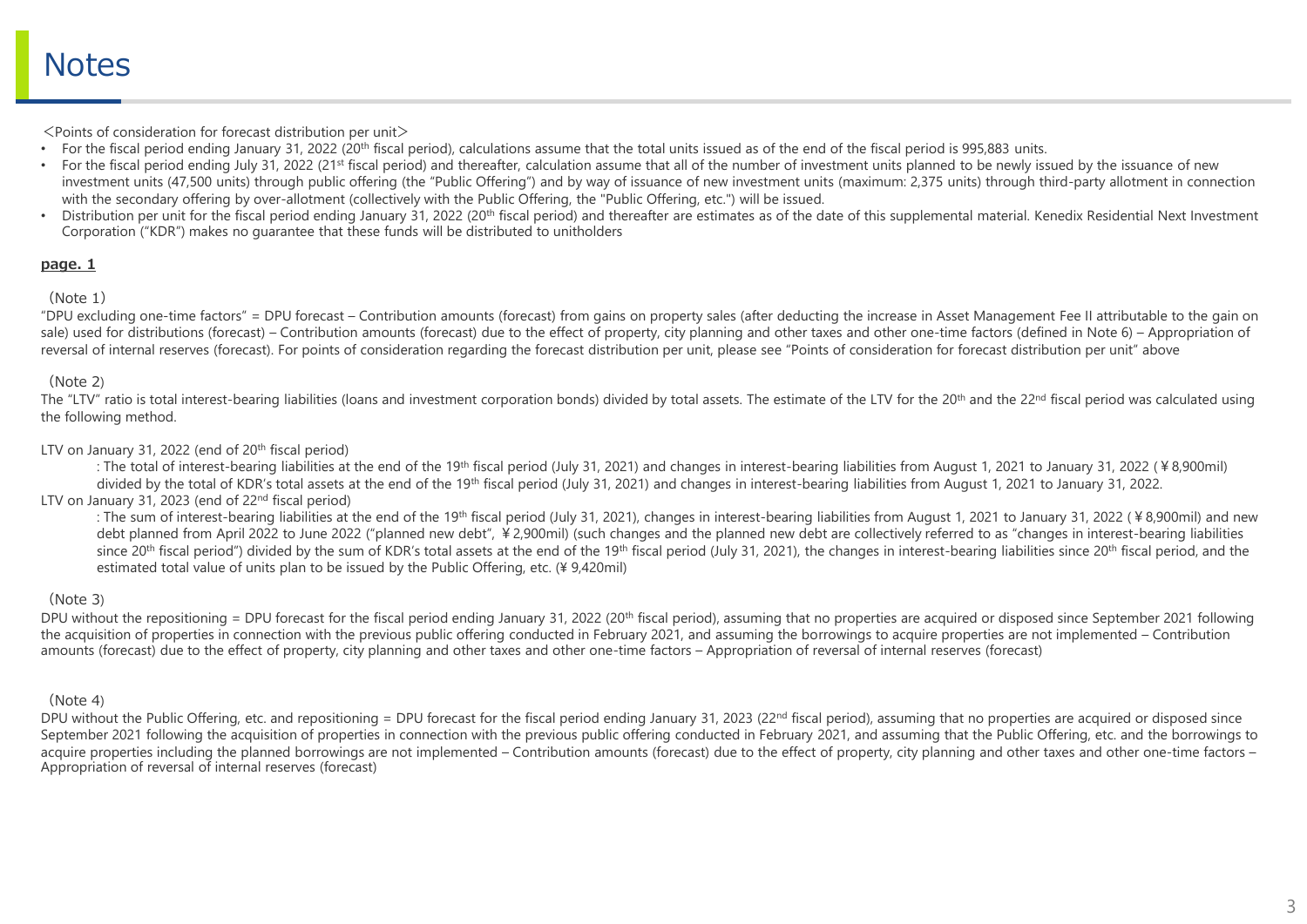#### **page. 1 (Continued)**

#### $(N$ ote 5)

2 student accommodations are Hulic Residence Tsudanuma and KDX residence Hachioji Otsuka. For the entire building of 2 Properties, a building lease contract has been concluded with Sigma Japan K. K., a subsidiary of NATIONAL STUDENTS INFORMATION CENTER CO., LTD., (excluding a 2DK unit in Hulic residence Tsudanuma) with rent contract based on end tenant occupancy until March 2023 and fixed-rent contract from April 2023. DPU increase due to full contribution of revenue generated by 2 student accommodations stands for the impact of the difference between the fixed-rent revenue – the occupancy-based rent revenue.

### (Note 6)

The "effect of property, city planning and other taxes and other one-time factors" refers to a benefit resulting from the delay in the recognition of property taxes, city planning taxes, and other taxes (property and city planning taxes) as an expense to the fiscal period following the acquisition of a property, fluctuations in various fees caused by changes in total assets, fluctuations in Asset Management Fee III linked to the performance of investment unit prices, as well as fluctuations in Asset Management Fee II caused by changes in income due to these factors

#### (Note 7)

The DPU growth of 1.2% is calculated by dividing the increase in DPU excluding one-time factors (stabilized DPU) as of 22<sup>nd</sup> fiscal period ending Jan. 2023 of ¥46 by DPU excluding one-time factors (stabilized DPU) without the repositioning as of 20<sup>th</sup> fiscal period ending Jan. 2022 of  $\frac{1}{2}$  3,956.

#### **page. 2**

## (Note 1)

A two-for-one investment unit split (the "Unit Split") was conducted with February 28, 2018 as the record date for the Unit Split and March 1, 2018 as the effective date. As a result, the distribution per unit before the Unit Split is divided by 2 to reflect the impact of the Unit Split. The same shall apply hereinafter.

# (Note 2)

The internal reserve amount as of the end of the 20<sup>th</sup> fiscal period is an estimated value as of the date of this document, assuming payments of the total distribution amount for the fiscal period ending January 31, 2022 (20<sup>th</sup> fiscal period) have been completed. The actual amount may vary due to the financial conditions of KDR and other reasons.

#### $(Mote 3)$

"RTA" is a reserve for temporary difference adjustment of internal reserves resulting from negative goodwill recorded due to the Merger (defined below). The basic policy is to reverse this reserve over a period of not more than 50 years (100 fiscal periods) and the policy is to reverse at least 1% of the initial amount of the RTA balance every fiscal period and allocate this amount to distributions.

# (Note 4)

The "Merger" is a merger by absorption implemented as of March 1, 2018, with KDR as the acquiring corporation and the Japan Senior Living Investment Corporation as the absorbed corporation.

# (Note 5)

Projected proceeds from disposition to internal reserve and reversal of internal reserves from the 20<sup>th</sup> fiscal period ending Jan, 2022 are as of the date of this supplemental material. The actual results or outcomes may differ from those discussed in this supplemental material.

# (Note 6)

The mid-term goal is an objective formulated as of the fiscal period ending July 2021 to achieve DPU excluding one-time factors (stabilized DPU) of ¥4,300 until 2025. No quarantees or promises are given to achieve the mid-term goal as of the date of this supplemental material.